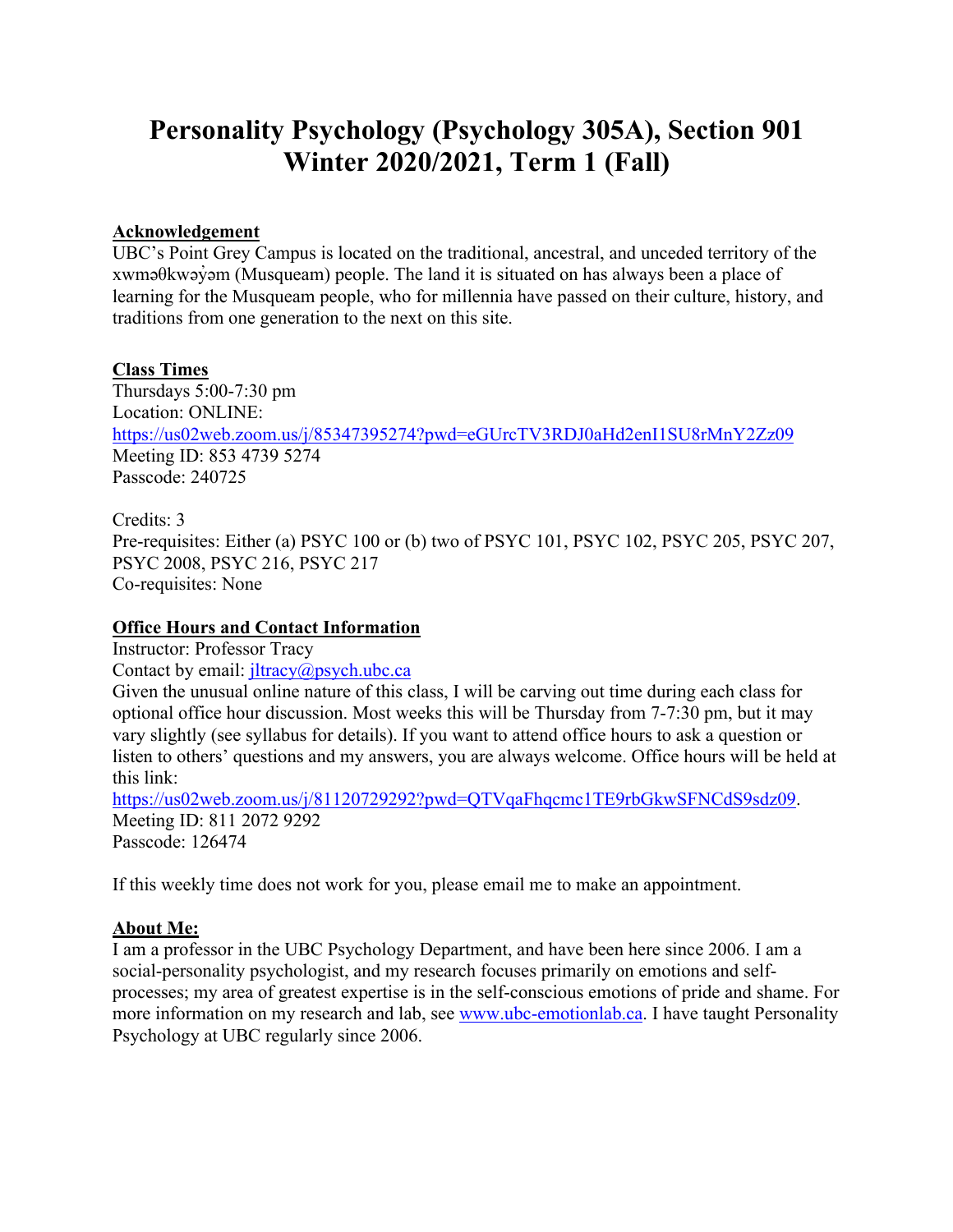# **Teaching Assistant**

Eric Mercadante (eric.mercadante@psych.ubc.ca) Office Hour: Mondays 12-1 pm, at https://ubc.zoom.us/j/65687479839?pwd=aEE3YXV6aEJyY01ROW45bWZzT0xXUT09; password: **793923** Also feel free to email Eric for an appointment if you can't make his office hour.

# **Course Description**

This course is an introduction to the study of personality. Personality refers to consistencies in people's thoughts, feelings, and behavior over time and across situations. Topics will include methods of personality research and an overview of the primary theoretical perspectives and major research findings in the field. The course will consist of one class per week, which will include a live synchronous component, including lecture, film clips, discussion, and in-class exercises, as well video recorded (asynchronous) lectures and film clips. You are welcome to watch the asynchronous videos anytime you like after the synchronous component, but I will expect that you have watched each of these BEFORE the subsequent class date. Each class that includes asynchronous content will be followed, the subsequent week, by synchronous class time devoted to Q&A about that content.

If you cannot attend a synchronous class time, you can watch a recording of it, which will be posted online within 24 hours after the class. However, because I plan to include class discussion during the synchronous meetings, it is essential that most of you are present at every synchronous session. You will therefore receive course credit for your attendance; see information on grading below to learn more about this. If you need to miss more synchronous sessions due to a COVID-related situation (e.g., if you are living somewhere now where class time is between the hours of midnight and 6 am), please let me or Eric know and we will try to find a way for you to make up these participation points, if you would like to do that. In order to give you credit for attendance, you need to use your real name when you sign into the zoom meetings, so we can see that you are there.

Important note: all video-recorded class material – both synchronous lectures and asynchronous course content – will be available on Canvas for only two weeks after the class date. After two weeks, we will take down all recordings, so as to create space online for new ones. You should therefore be sure to watch all class videos within 2 weeks of the date of the class.

Trigger warning: Please note that this course will cover material that some people might find uncomfortable, difficult, offensive, or possibly triggering. It's impossible to avoid these topics while covering personality psychology, which involves understanding how past events, including traumatic ones, shape current behavior. Given that everyone differs in what they find troubling, I won't be alerting the class to the potentially troubling nature of any particular topics before I cover them; please just be aware that, at certain times in the course, you might find yourself reading or hearing about matters that may make you uncomfortable.

# **Required Reading**

Buss, D. M., Ensley, C. E., Larsen, R. J., & King, D. B. (2017). *Personality psychology: Domains of knowledge about human nature* (Second Canadian Edition). New York: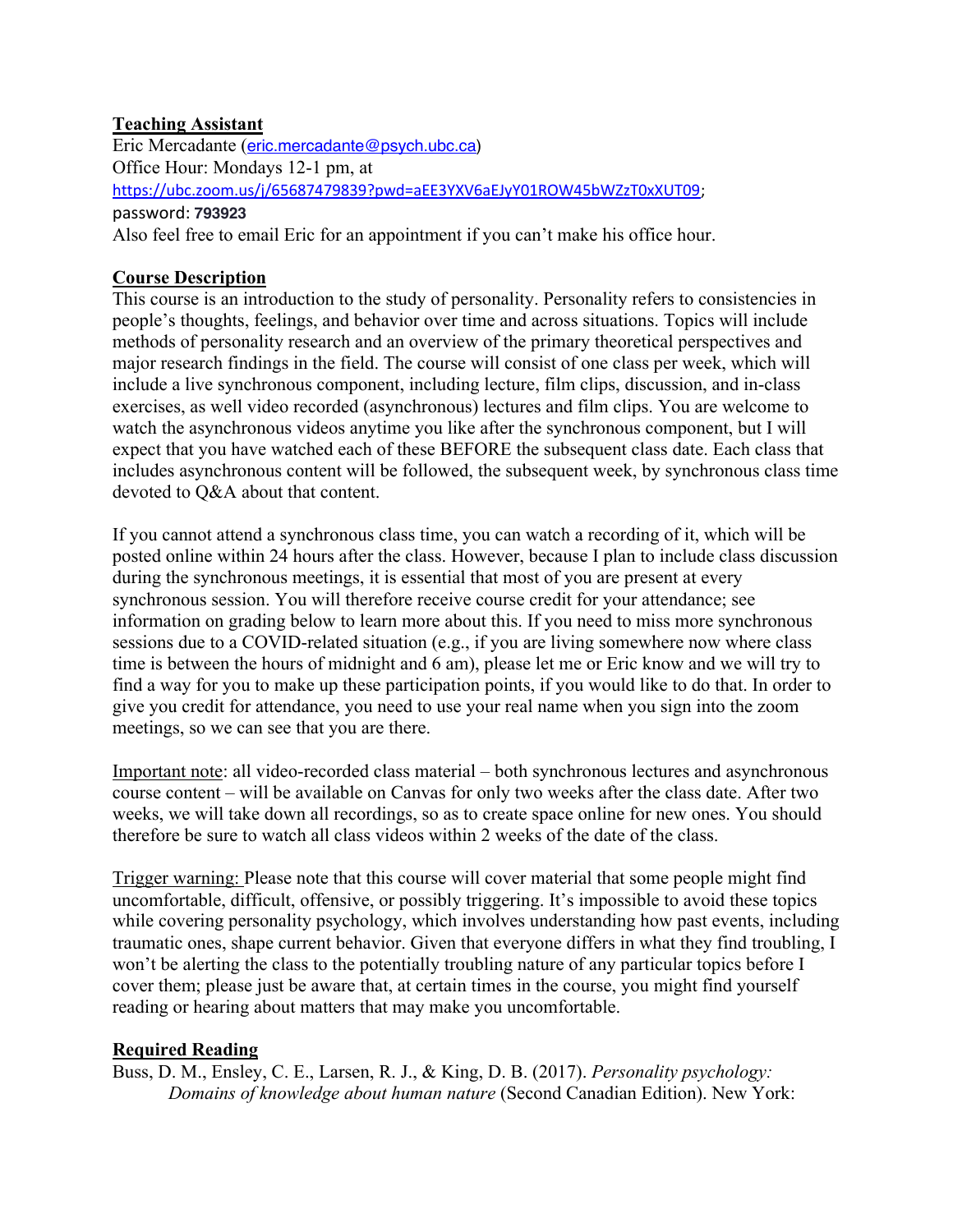McGraw Hill. [NOTE: earlier and U.S. editions are fine too.] The book is expensive so feel free to search online for less expensive editions or used copies. We will also make a couple copies of the book available at the library for 2-hour loan.

## **Films**

We will be viewing one 2-hour film during the term, as well as shorter video clips. These films are part of the course content; we will discuss them in class, and material covered in the film and class discussions will be included on exams. If you miss a film clip, it is your responsibility to learn about its major themes.

## **Course Structure, Requirements and Grading**

**Synchronous lectures and discussion:** I typically lecture in a way that involves student participation; I prefer to hear from you all as I'm lecturing, rather than simply talk at you all for some period of time. Of course, in an online class, this is more difficult, but because our class is fairly small in size I'm hoping we can make it work. For each class session, there will be some synchronous lecture and discussion, during which I expect you to be present online, and participate in discussion by clicking the hand raise button or using the comment box on zoom. I will call on students as I would in a regular live class. When I call on you, please make sure your mic is on, and ideally your computer's video camera too, so everyone can hear and see you. Please be sure to mute your mic after you have spoken.

**Exams:** This course will have 3 exams—2 midterms and 1 final. Each exam will cover the section of the course that immediately preceded it; in other words, the final exam will focus largely on the final third section of the course, and will be only a bit longer than the other 2 exams (each midterm will be approximately 1 hour, 30 minutes long; the final exam will be approximately 1 hour, 45 minutes long). However, each exam will also be somewhat cumulative in that it will call for knowledge acquired across the course thus far (that's just how psychology, and all sciences, works; you need to have knowledge of certain topics in order to write or learn thoughtfully about other topics). Exam questions (multiple choice and short essay) will be based on material from the lectures, readings, and in-class films, with greatest emphasis on the lectures.

Because you will be taking these exams on-line, they will be open-book. However, the time limit for each exam (typically 1 hour, 30 minutes for midterms; 1 hour, 45 minutes for the final exam) will be STRICTLY ENFORCED via Canvas. This means that if you do not study for an exam and instead assume that you can do well by looking up all material from lecture slides and your textbook during the exam time, you will likely run out of time before finishing the exam.

**Make-up exams:** Make up exams will be permitted for students who cannot take an exam at a regular exam time due to an extreme time difference. If this is your situation, please get in touch with me and Eric to make arrangements for make-up exams as soon as possible.

If you need to miss an exam due to illness, please send me a note from your doctor verifying the situation and we will schedule a make-up exam for when you are feeling better.

**Grading:** The two midterm exams will each be worth 27.5% of your total grade, and the final exam will be worth 35% of your total grade (adding up to 90% total). Attendance in synchronous class sessions will be worth 10% of your final grade. I understand that most people need to miss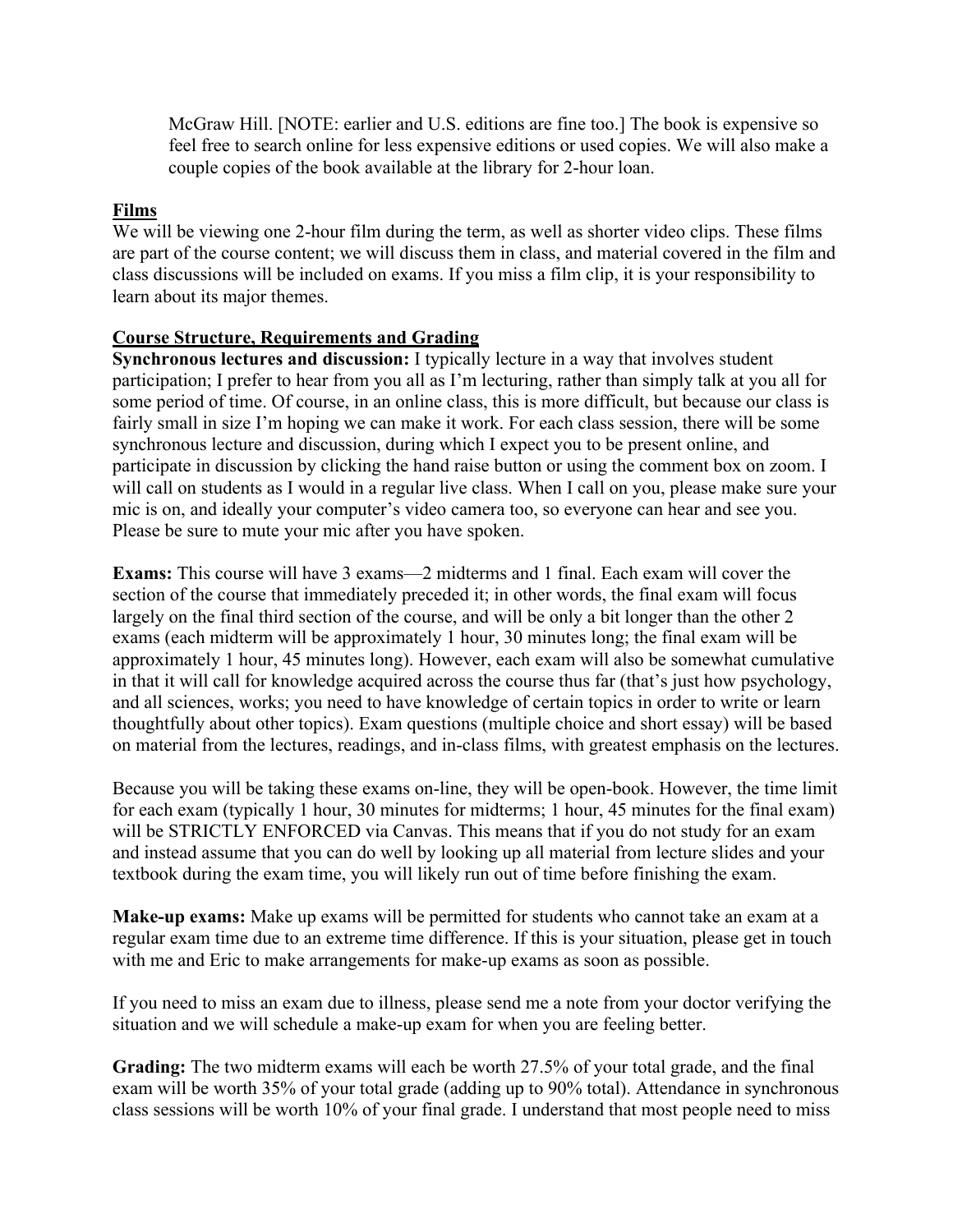a synchronous class time at some point, so if you miss 1 or 2 classes, you will still get full attendance credit. However, if you miss more than 2 synchronous classes you will lose points, according to this system:

- -3 classes missed: 2% off final grade
- -4 classes missed: 3% off final grade
- -5 classes missed: 4% off final grade
- -6 classes missed: 5% off final grade
- -7 classes missed: 6% off final grade
- -8 classes missed: 8% off final grade
- -9 classes missed: 9% off final grade
- -10 classes missed: 10% off final grade

You also may receive up to **3 extra credit points** (for a total of 103%) for participating in the Department of Psychology's subject pool. You will receive 1 extra credit point for every hour you participate in an experiment. To receive credit for experiment participation, you will need to sign up and receive credit through the Dept. subject pool website: https://ubc-psych.sonasystems.com/.

Please note that final grades (and only final grades) may be scaled, according to department policy.

**Web Resources:** Slides from each lecture (and this syllabus) will be posted on the web after each class; you should download these files and use them as study guides (they will be on the course website on Canvas). I will also post video-recordings of all synchronous lectures and discussions; anyone who cannot make a particular synchronous discussion is strongly encouraged to watch the recording of it, as the material discussed will be covered in exams. Asynchronous course content will be posted online by the beginning of the synchronous class time each day (i.e., by 5 pm that day). You can watch these videos immediately after the synchronous class, or any other time that week, up until the following class time. Videos will stay online after subsequent classes, but it is expected that you will have watched each asynchronous lecture prior to the subsequent week's synchronous lecture.

| <b>Course Calendar</b> |
|------------------------|
|------------------------|

# **Week 1**

| Thurs., Sept. $10th$ | Synchronous lecture:                                         |
|----------------------|--------------------------------------------------------------|
|                      | Review of syllabus                                           |
|                      | Overview of Personality Part 1                               |
|                      | Asynchronous lecture:                                        |
|                      | 1) Overview of Personality Part 2                            |
|                      | 2) Research Methods Part 1: Overview and Self-Report Methods |
|                      | 7 pm: Optional office hour                                   |

## **Week 2**

Thurs., Sept. 17<sup>th</sup> *Synchronous lecture* 

Q&A on last week's asynchronous lectures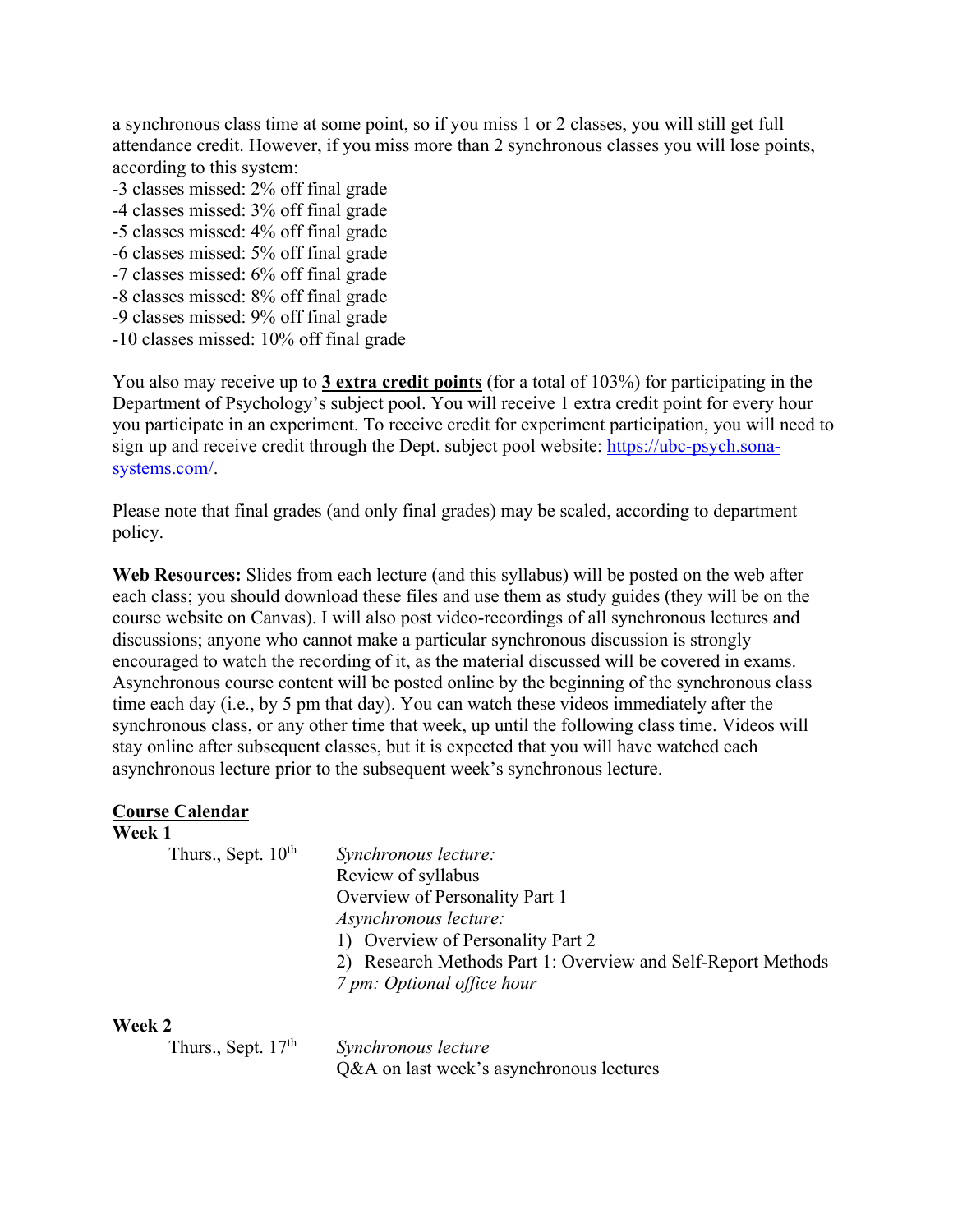|                                          | Research Methods Part 2: Observer Reports, Test Data, and Life<br><b>History Data</b><br>Research Methods Part 3: Evaluating measures (validity and<br>reliability)<br>Asynchronous lectures:<br>1) Research Methods Part 4: Best practices in social and<br>personality psychology<br>2) Freud & The Psychoanalytic Approach to Personality Part 1<br>3) Freud's Theory of Personality<br>7 pm: Optional office hour |
|------------------------------------------|-----------------------------------------------------------------------------------------------------------------------------------------------------------------------------------------------------------------------------------------------------------------------------------------------------------------------------------------------------------------------------------------------------------------------|
|                                          | Reading: Larsen & Buss, Chapters 1, 2, & 9                                                                                                                                                                                                                                                                                                                                                                            |
| Week 3<br>Thurs., Sept. 24 <sup>th</sup> | Synchronous lecture<br>Q&A on last week's asynchronous lectures<br>Contemporary Psychoanalytic Approach: Repressed memories,<br>Cognitive Unconscious, Ego Psychology, & Narcissism<br>Asynchronous lectures:<br>1) Contemporary Psychoanalytic Approach: Object relations<br>(attachment theory)<br>2) Motives<br>7 pm: Optional office hour                                                                         |
|                                          | Reading: Larsen & Buss, Chapters 10 & 11                                                                                                                                                                                                                                                                                                                                                                              |
| Week 4<br>Thurs., Oct. $1st$             | Synchronous Lecture:<br>Q&A on last week's asynchronous lectures<br>Wrap up Motives<br>Phenomenological/Humanistic Approach<br>Self & Self-Esteem (live lecture & discussion with videos)<br>7 pm: Optional office hour                                                                                                                                                                                               |
|                                          | Reading: Larsen & Buss, Chapters 14 & 3                                                                                                                                                                                                                                                                                                                                                                               |
| Week 5<br>Thurs., Oct. 8 <sup>th</sup>   | Synchronous Lecture<br>Q&A on last week's asynchronous lectures<br><b>Traits and Trait Taxonomies</b><br><b>Asynchronous Lectures</b><br>Major Trait Taxonomies [Eric/Zak]<br>Personality Change and Stability [Eric/Zak]<br>Theoretical Issues in Trait Research<br>7 pm: Review for Exam followed by optional office hour                                                                                           |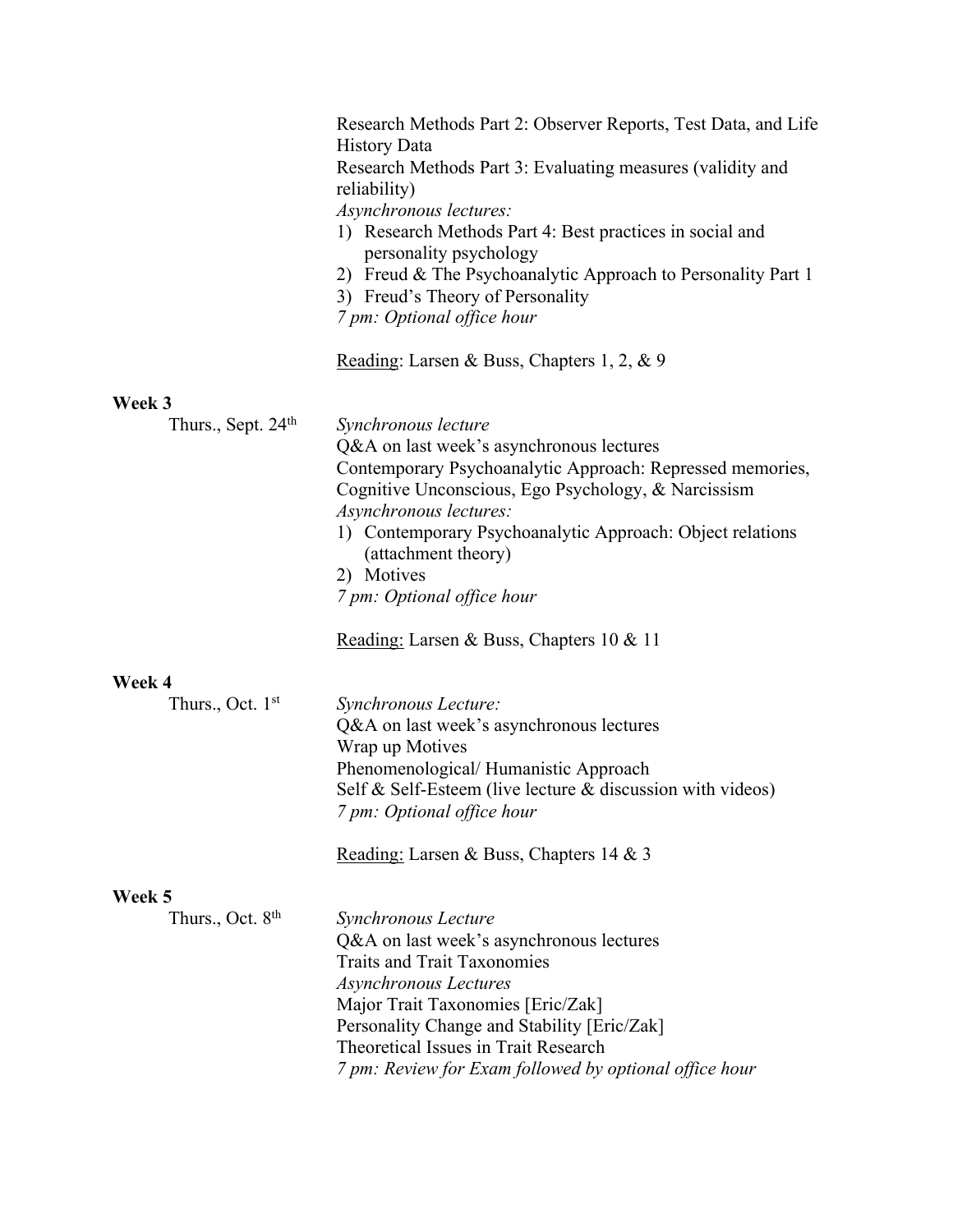|                                          | Reading: Larsen & Buss, Chapters 4 & 5                                                                                                                                                                                                                                                                                                                                          |
|------------------------------------------|---------------------------------------------------------------------------------------------------------------------------------------------------------------------------------------------------------------------------------------------------------------------------------------------------------------------------------------------------------------------------------|
| Week 6                                   |                                                                                                                                                                                                                                                                                                                                                                                 |
| Thurs., Oct. $15th$                      | 5:00-6:30: MIDTERM EXAM 1 (open book)                                                                                                                                                                                                                                                                                                                                           |
| Week 7                                   |                                                                                                                                                                                                                                                                                                                                                                                 |
| Thurs., Oct. $22nd$                      | Synchronous Lecture<br>Review difficult exam questions<br>Genetic Approach to Personality<br><b>Asynchronous Lectures</b><br>1) Physiological Approach to Personality<br>2) Evolutionary Approach to Personality Part 1<br>7 pm: Optional office hour                                                                                                                           |
|                                          | Reading: Larsen & Buss, Chapters 6 & 7                                                                                                                                                                                                                                                                                                                                          |
| Week 8                                   |                                                                                                                                                                                                                                                                                                                                                                                 |
| Thurs., Oct. 29 <sup>th</sup>            | Synchronous Lecture<br>Q&A on last week's asynchronous lectures<br>Evolutionary Approach to Personality Part 2<br>Learning and Behaviorism<br>Asynchronous lectures<br>1) Social learning approach<br>2) Real world examples of social learning: early altruism, violent<br>media, shaming sentences<br>3) Modern Cognitive Approach: locus of control and explanatory<br>style |
|                                          | Reading: Larsen & Buss, Chapters 8 & 12                                                                                                                                                                                                                                                                                                                                         |
| Week 9<br>Thurs., Nov. 5 <sup>th</sup>   | <b>FILM: Shattered Glass</b><br>Reading for AFTER THE FILM (or else you'll get spoilers!):<br>Hanna Rosin, "Hello, My Name is Stephen Glass, and I'm Sorry",<br><i>New Republic, Nov. 10, 2014</i> [will be available for download on<br>course website]                                                                                                                        |
| Week 10<br>Thurs., Nov. 12 <sup>th</sup> | Synchronous lecture:<br>Discuss Film<br>Emotions & Personality<br>Emotion expression and sexual attraction<br>Asynchronous lecture:<br>1) Relationships and personality: assortative mating<br>2) Personality predictors of successful relationships<br>3) Emotional and personality predictors of divorce                                                                      |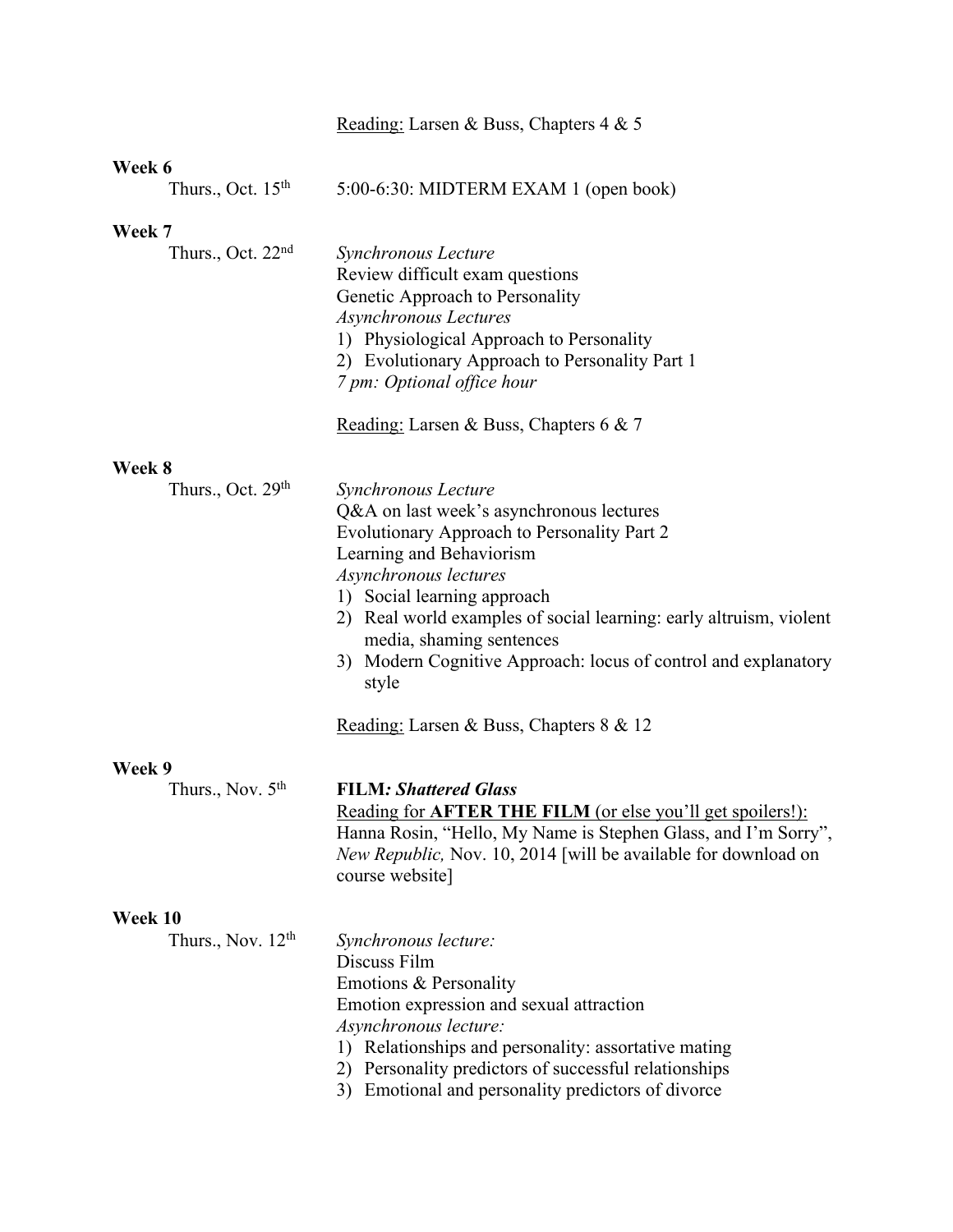## *7 pm: Review for Midterm 2 followed by optional office hour*

Reading: Larsen & Buss, Chapter 13

## **Week 11**

#### **Week 12**

| Thurs., Nov. 26 <sup>th</sup> | Synchronous lecture:                                                     |
|-------------------------------|--------------------------------------------------------------------------|
|                               | Review difficult exam questions                                          |
|                               | Sex, Gender, & Personality                                               |
|                               | Culture & Personality Part 1                                             |
|                               | 7 pm: Optional office hour                                               |
|                               | Reading: Larsen & Buss, Chapters 15 & 16                                 |
| Week 13                       |                                                                          |
| Thurs., Dec. $3rd$            | Asynchronous Lecture (available online by 5 pm Friday Nov. 27):          |
|                               | 1) Culture and Personality Part 2: The Big 5 across cultures             |
|                               | 2) Culture and Personality Part 3: Cultural Syndromes and<br>personality |
|                               | Synchronous Lecture (at 5 pm Thursday)                                   |
|                               | Q&A on Asynchronous lectures on culture                                  |
|                               | <b>Biculturism</b>                                                       |
|                               | Course overview                                                          |
|                               | Review for Final Exam followed by office hour Q&A                        |
|                               | Reading: Larsen & Buss, Chapters 17 & 20                                 |

## **University Policy**

UBC provides resources to support student learning and to maintain healthy lifestyles but recognizes that sometimes crises arise and so there are additional resources to access including those for survivors of sexual violence. UBC values respect for the person and ideas of all members of the academic community. Harassment and discrimination are not tolerated nor is suppression of academic freedom. UBC provides appropriate accommodation for students with disabilities and for religious observances. UBC values academic honesty and students are expected to acknowledge the ideas generated by others and to uphold the highest academic standards in all of their actions.

Details of the policies and how to access support are available on **the UBC Senate website.**

#### **Statement regarding online learning for international students**

From Andrew Szeri, Provost and Vice-President Academic, UBC Vancouver, September 2, 2020

The COVID-19 pandemic has created challenges with respect to online and remote learning, particularly for international students who will not be residing in Canada this fall. There exists